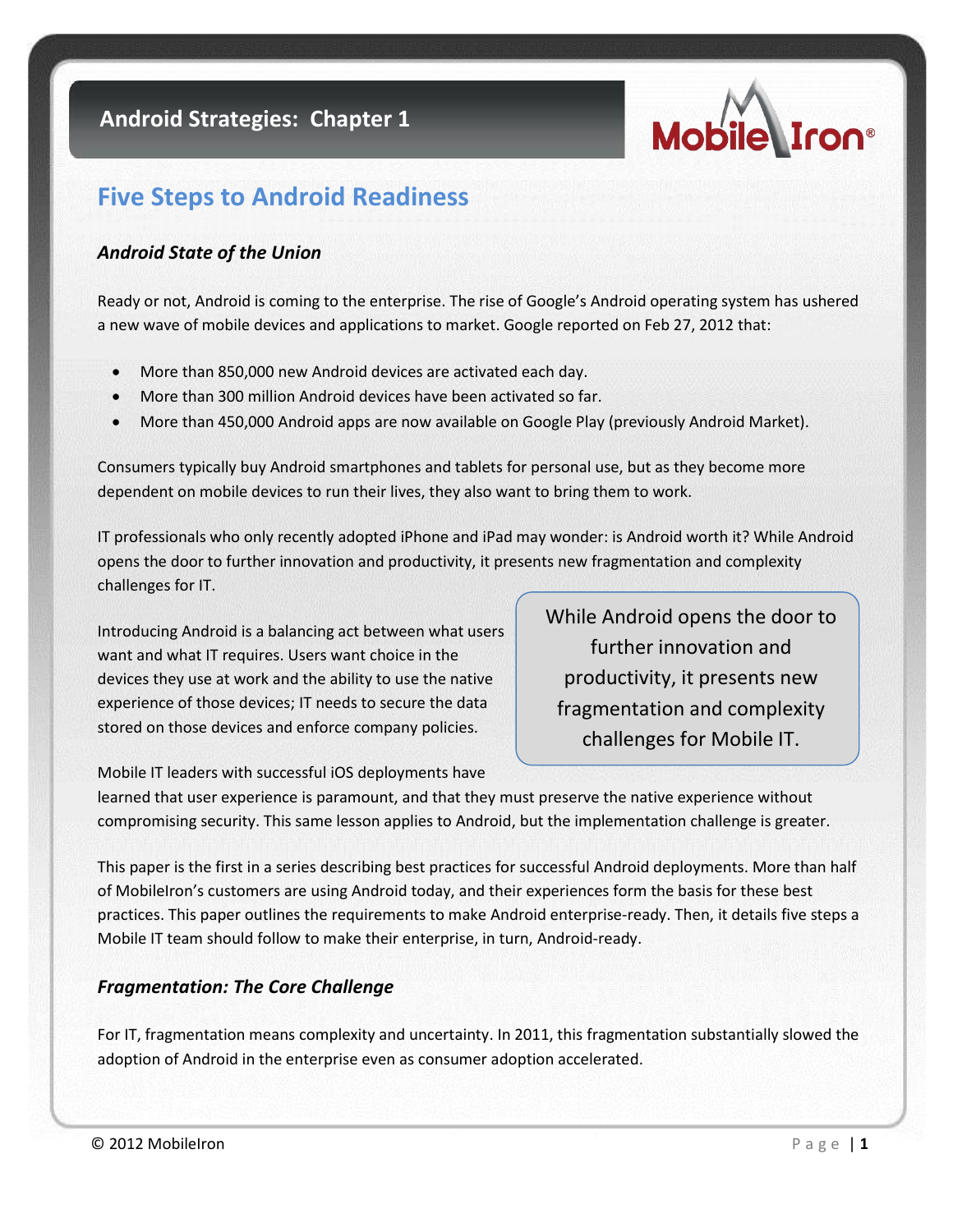

Because of its licensing model, Android appeals to a wide range of manufacturers, developers, and OEMs. HTC, LG, Motorola, Samsung, and others make hundreds of different Android products today—ranging from popular smartphones and tablets to Internet TV and industry-specific devices. Amazon Kindle is an example of a specialized Android device. To stand apart from competitors, manufacturers modify the user interface, hardware, display, memory, and processor of the devices they offer. The resulting landscape is fragmented, and each permutation creates a different user experience.

An example of fragmentation is the evolution of encryption for Android. In early 2011, Android 3.0 introduced encryption, but only for tablets. As a result, Samsung and Motorola provided their own Android encryption layers to satisfy the needs of the enterprise. In late 2011, Android 4.0 was announced, which brought encryption to any Android device with 4.0, but the upgrade path for many devices was not defined. So while encryption does in fact exist for Android, most IT professionals do not know for which operating system versions or device variants.

The Android apps arena is equally diverse. Unlike iOS, which has a single source of curated applications in Apple's App Store, Android supports multiple stores, including Google Play, Amazon Appstore, and many third-party marketplaces from wireless service providers and device manufacturers.

These Android variances are surmountable but require proactive education and planning.

These variances across operating system, manufacturer, device, and application market are surmountable but require a greater level of proactive education and planning than iOS or BlackBerry.

### *Making Android Enterprise-Ready*

Let's review the baseline capabilities that any mobile operating system must support before it can be broadly used for the enterprise:

- a) **Lost device security**: Remote lock, wipe, and password policy enforcement for the device
- b) **Encryption**: Monitoring and enforcement of data-at-rest encryption
- c) **Enterprise e-mail**: Push e-mail client that supports ActiveSync and remote configuration
- d) **Secure connectivity**: Remote configuration and management of Wi-Fi and VPN for data-in-motion
- e) **Certificate storage**: Ability to store a certificate on the device and allow authorized applications to use it for identity, especially e-mail, Wi-Fi, and VPN
- f) **Direct app installation**: Ability to install an internal company app directly on a device instead of having to post it first on a commercial marketplace such as Google Play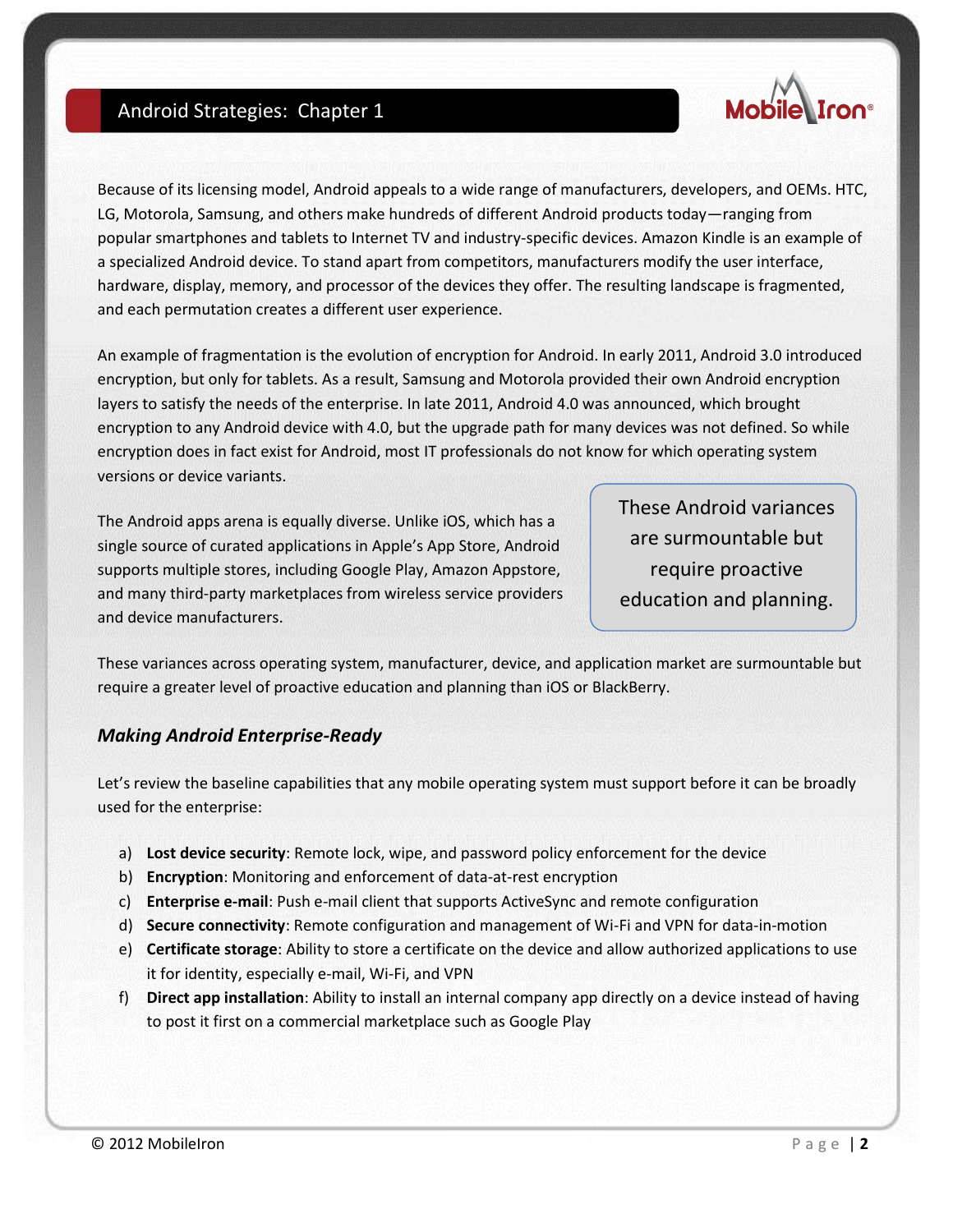

These basic operating system functions are the raw materials used by Mobile IT platforms such as MobileIron to build out the advanced management, security, and application capabilities an enterprise needs. They provide the minimum baseline.

Today, each Android device manufacturer is evolving independently along this baseline. Google is also adding these building blocks to the core Android operating system itself, though the timing of this appears to be further out.

As a result, Mobile IT should prepare for Android as multiple operating systems, not one, even though many capabilities are consistent.

Mobile IT should prepare for Android as multiple operating systems, not one, even though many capabilities are consistent.

Over the course of 2012, new virtualization technologies

will also start playing a part in the Android ecosystem. These technologies promise the ability to have an enterprise-class Android experience running parallel to a consumer Android experience on the same device. But any virtual operating system running on Android will also need to support these six baseline capabilities to be considered for the enterprise, so the needs are the same even if the architecture is different.

Given all this uncertainty, some IT departments ask: **Do I really need to support Android in my company? The answer is yes**. In 2012, end-user pressure to adopt Android will increase dramatically due to both an explosion in the number and quality of Android devices available, and the rise of Bring Your Own Device (BYOD) initiatives that encourage employees to use their personal devices for work.

The rest of this paper provides a starting point to making your company or institution Android-ready.

#### *Making the Enterprise Android-Ready*

#### **Step 1: Designate an Android Expert**

There is greater divergence along operating system, device, and apps for Android than for either the iOS or BlackBerry ecosystems. Also, because Android is consumer-driven, the ecosystem changes rapidly, at consumer speed not traditional enterprise speed.

An essential best practice is to designate one individual on the Mobile IT team to be the Android expert. More and more of the overall IT team should gain Android familiarity, but our customers have found that they need one point person whose charter is keeping up with the rapid evolution of the Android ecosystem. Otherwise, Mobile IT's Android knowledge base quickly becomes obsolete. This person should be assigned before the company begins its Android pilot.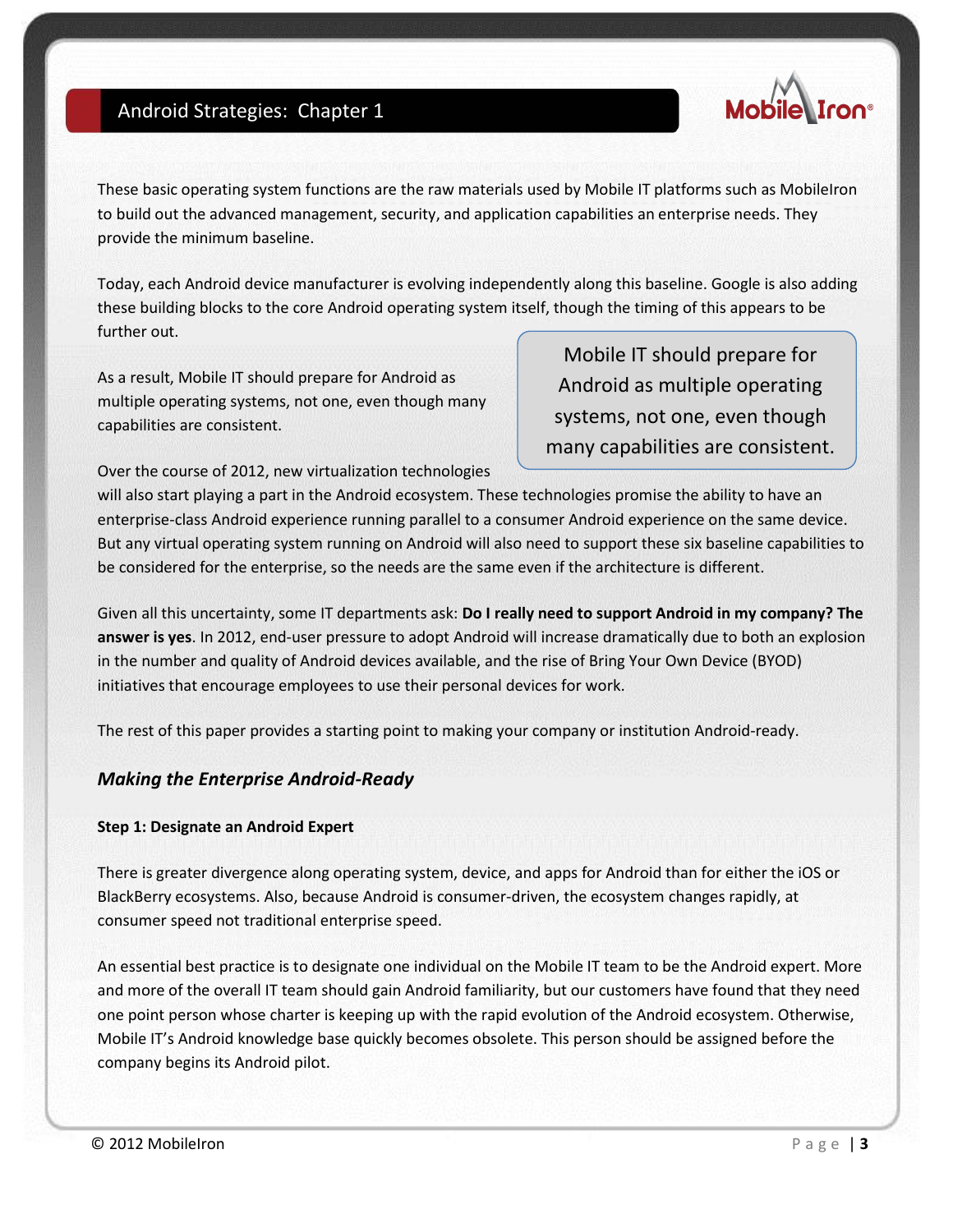

However, no one is an Android expert on day one. As a result, this individual must have several characteristics. He or she must thrive on reading Android blogs, testing new devices, and testing apps even outside work. He or she must participate in the Android Developer Community and have the people skills to credibly evangelize Android within the company. This individual is responsible for keeping the rest of the Mobile IT team up-todate on Android and will become the trusted advisor for Android developers within the company. While it is tempting to rely on a third party for this role, it is best to make sure that the core knowledge is built and retained in-house. Third parties can absolutely provide assistance in designing overall strategy and developing and deploying apps, but if no one on the Mobile IT team is Android-savvy, future decisions will be ill-informed.

Assigning a point person to keep up with Android is the first step to devising an effective rollout strategy.

#### **Step 2: Understand Your User Community**

The push to Android will come from employees, not IT, so before developing a deployment strategy, IT must first understand what end users want and need:

- Which Android devices are users buying in their personal lives? From which carriers?
- Why do they select Android? Is it price, functionality, or experience?
- What do they like? Not like?
- What kinds of apps are they using on Android?
- Have they had or are they worried about malware?
- How do they compare Android to iOS?
- Do any of these preferences differ by form factor (smartphones vs. tablets)?

The answers to these questions will provide an understanding of the user expectations of Android within your company. If you begin a pilot with a device that the users have already rejected, the deployment will not be successful. The resulting knowledge may also not be easily applied to other devices in the Android ecosystem due to fragmentation. Also, if users are selecting Android purely for price but your company has a corporatefunded iOS deployment, then those same users may be perfectly okay with an iOS device the company gives them instead of an Android device they buy themselves. However, if user preference is based on factors other than price, or your company is planning BYOD programs, then this basic user research feeds the development of the initial short list for Android device selection.

#### **Step 3: Determine Capability Requirements**

The first section of this paper outlined the six core requirements for making Android enterprise-ready. Many IT leaders mistakenly assume that Android behaves similarly to Apple's iOS, and that is not the case. In addition, as discussed earlier, there are variances across Android devices themselves. Therefore, along with assigning an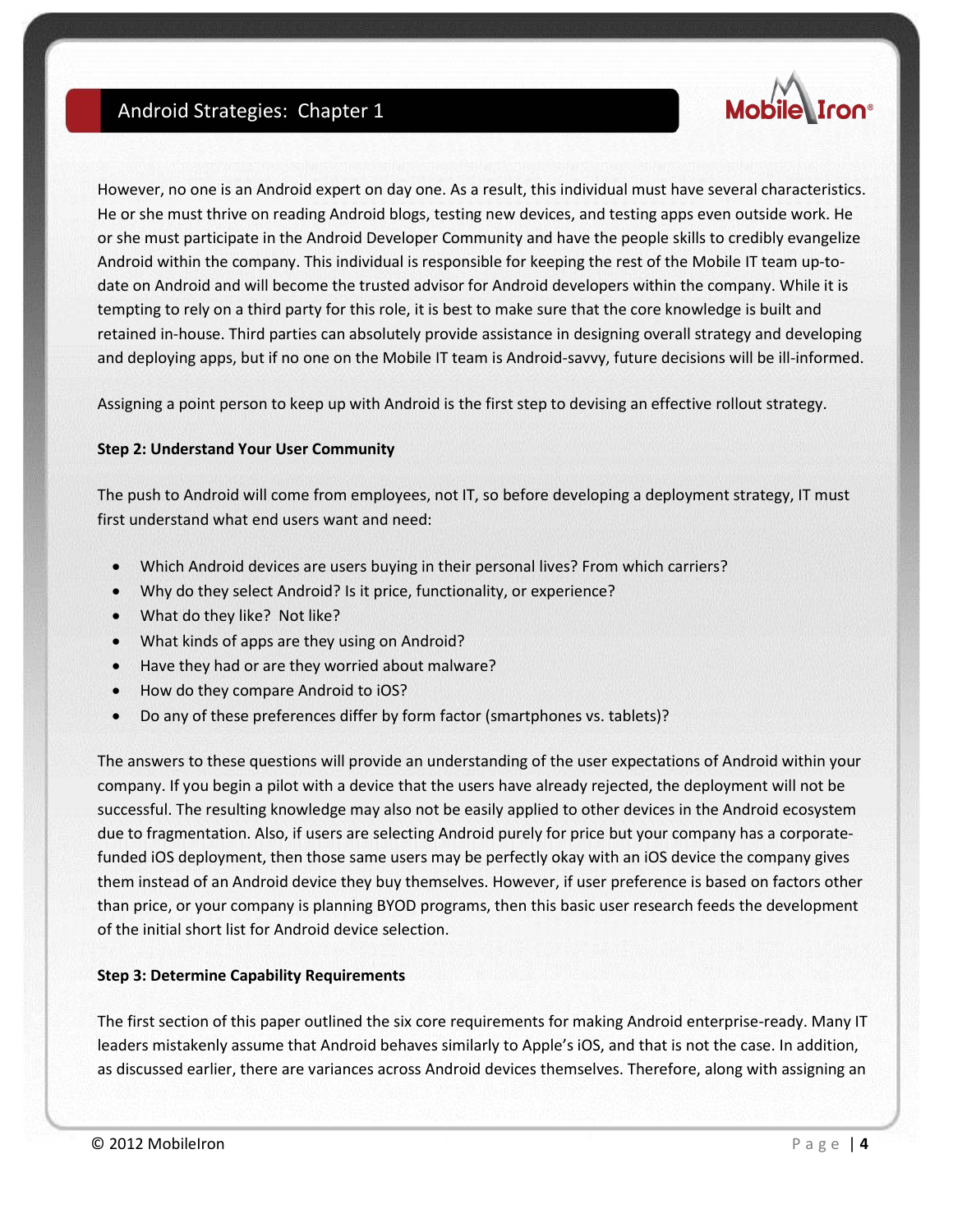

Android expert, IT also has to determine the baseline capability requirements for certifying Android devices. Here is the direction we see many customers taking today to define their baseline requirements:

- a) **Lost device security:** Remote lock, wipe, and password policy enforcement for mobile devices are a must for all companies. In BYOD initiatives, selective wipe to preserve personal data is equally important.
- b) **Encryption**: Some companies will not accept Android until encryption is available across the entire device. Some are willing to deploy as long as e-mail is encrypted.
- c) **Enterprise e-mail**: Most companies identify remote configurability of e-mail as a baseline requirement for deploying devices at scale. However, some IT teams are willing to support small Android deployments without remote e-mail configuration if user self-service is possible and intuitive.
- d) **Secure connectivity**: Wi-Fi and VPN configuration can be confusing to end users. Most IT teams set remote configurability as a requirement when they allow mobile access to the enterprise beyond e-mail.
- e) **Certificate storage**: Certificates serve the dual purpose of identity enforcement and user experience improvement. We see large companies moving down this road from the outset, specifically for e-mail, Wi-Fi, and VPN. Lack of certificate capability was a major factor in limiting Android adoption in large enterprises in 2011. However, several Android devices can now support certificates and we expect this support to be available broadly by end of 2012.
- f) **Direct app installation**: Many companies are comfortable starting their Android deployments with just e-mail. However, due to the openness of Google Play, they still need visibility into app inventory from day one in order to protect against rogue apps. Internal enterprise app development for Android is still early stage at most companies, even though iOS app development might already be in full swing at those same companies. As a result, though app distribution and discovery through an enterprise app store is an essential Mobile IT requirement for Android, it can usually be added in later deployment phases.

Setting a baseline along these six capabilities will break through the initial confusion and establish the minimum level of enterprise functionality required for each phase of Android adoption. For example, remote lock/wipe, password enforcement and encryption may be sufficient for an Android pilot, though greater functionality would be required for a wider production deployment.

#### **Step 4: Set the Support Boundary**

IT must decide what to support, and what not to support. For Android, this might mean modifying mobile initiatives already in place for BlackBerry or iOS.

 **Device support boundary**: BYOD will likely be constrained to particular Android devices, instead of letting users bring in truly any Android device they have. The device support boundary will encompass a class of Android devices based on the enterprise capability requirements defined in Step 3.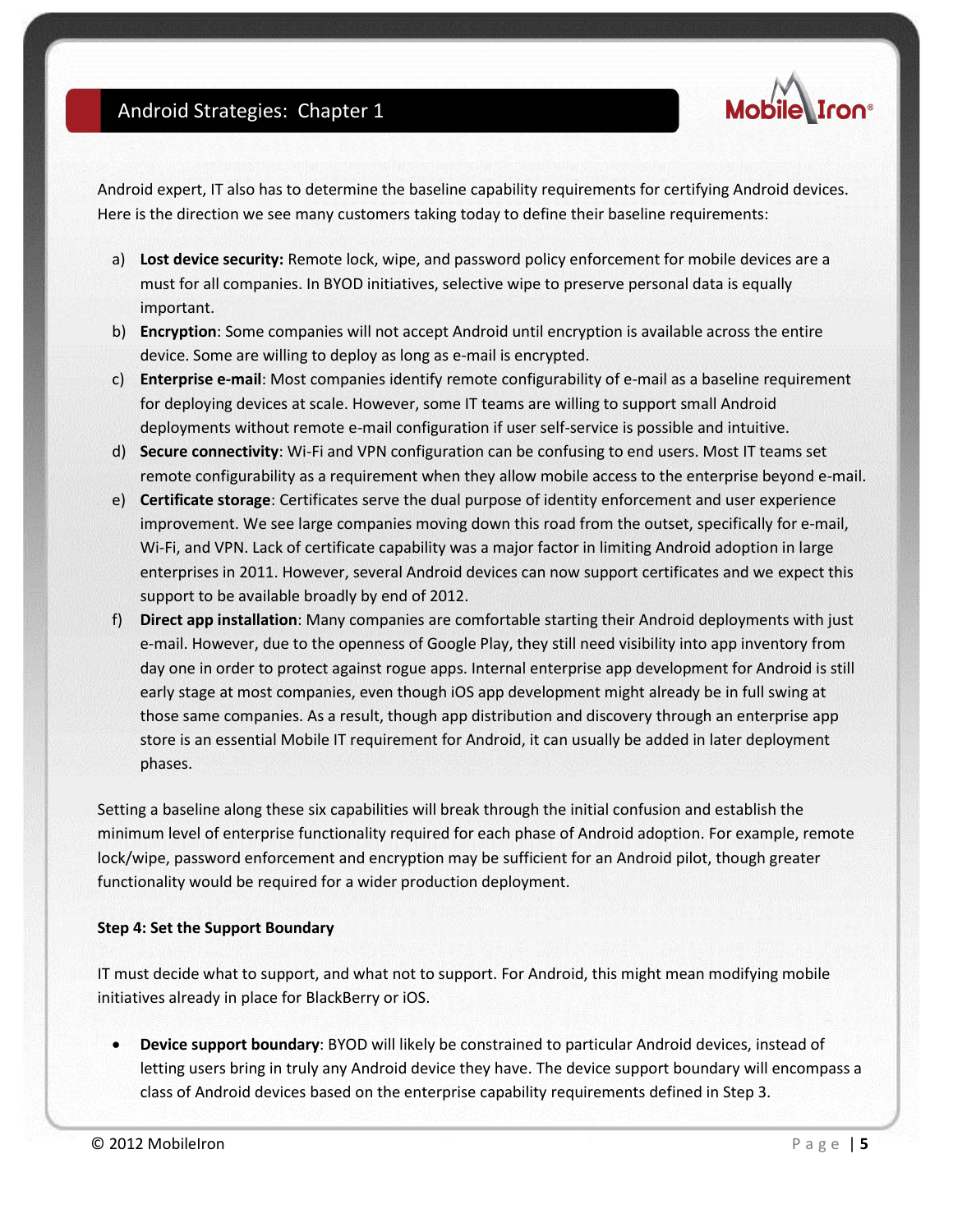

- **App support boundary**: App monitoring is likely to be more important on Android than iOS, because Google Play is not curated as tightly as Apple's App Store. The presence of certain apps on a user's Android device may limit IT's willingness to support that particular device. However, some companies may still decide not to monitor app inventory, especially in BYOD scenarios with strict privacy policies.
- **Enterprise access support boundary**: Enterprise access is tied to trust. For example, an Android device without encryption has a low level of trust. An Android device with encryption, certificates, and appropriate policy has a high level of trust. Trusted Android devices will have access to all enterprise resources. Those at a lower level of trust will be blocked or allowed limited access to e-mail and apps.

These support boundaries must be clearly communicated to the user community in order to set expectations appropriately about the use of Android for work. Including these boundaries in the mobile user agreement is necessary for legal enforcement but not adequate for the end user. Mobile IT will need to develop supplemental forms of communication, like posters, alerts, and wikis, to educate employees on what is supported, what is not supported, and the simple logic underlying those support decisions.

#### **Step 5: Plan a Phased Approach**

A three-phased approach to Android adoption works best for most companies. They limit the possibilities at first and then add devices and functionality over time.

**Pilot** *(3-4 weeks):* Start small. Select a single device type to test with a pilot group of 5-10 users who are tech-savvy and 5-10 users who represent the general employee population. Deploy e-mail and one or two commercial apps. Manage and secure with a Mobile IT platform like MobileIron. After the pilot, assess the user experience. Was it buggy or intuitive? How many calls did users place to the help desk? How did it differ across the two populations? How complex were the issues? How effective was vendor support? Address any issues before expanding.

**Pilot Plus** *(3-4 weeks)***:** Add another device type from a second manufacturer. Add a tablet. Expand pilot size. Expand functional testing to include remote Wi-Fi and VPN configuration, certificate-based security, and additional functions like international roaming detection. Write a simple Android app, if possible, to understand the difference in development time and resources compared to other platforms. The goal is to gain the confidence and knowledge to deploy Android more broadly. Note that if internal app development is part of the Pilot Plus phase, it will extend beyond the target 3-4 weeks.

**Production:** The path to production deployment for Android will likely be both more controlled and more constrained initially than it was for iOS. But this final phase is also when the company can truly start to realize the potential of Android, as it is now more broadly offered to the employee base. At this point, deployment and management must be as automated as possible, with policies and technical infrastructure fully in place. This is where the preparation done in Steps 1-4 bears fruit.